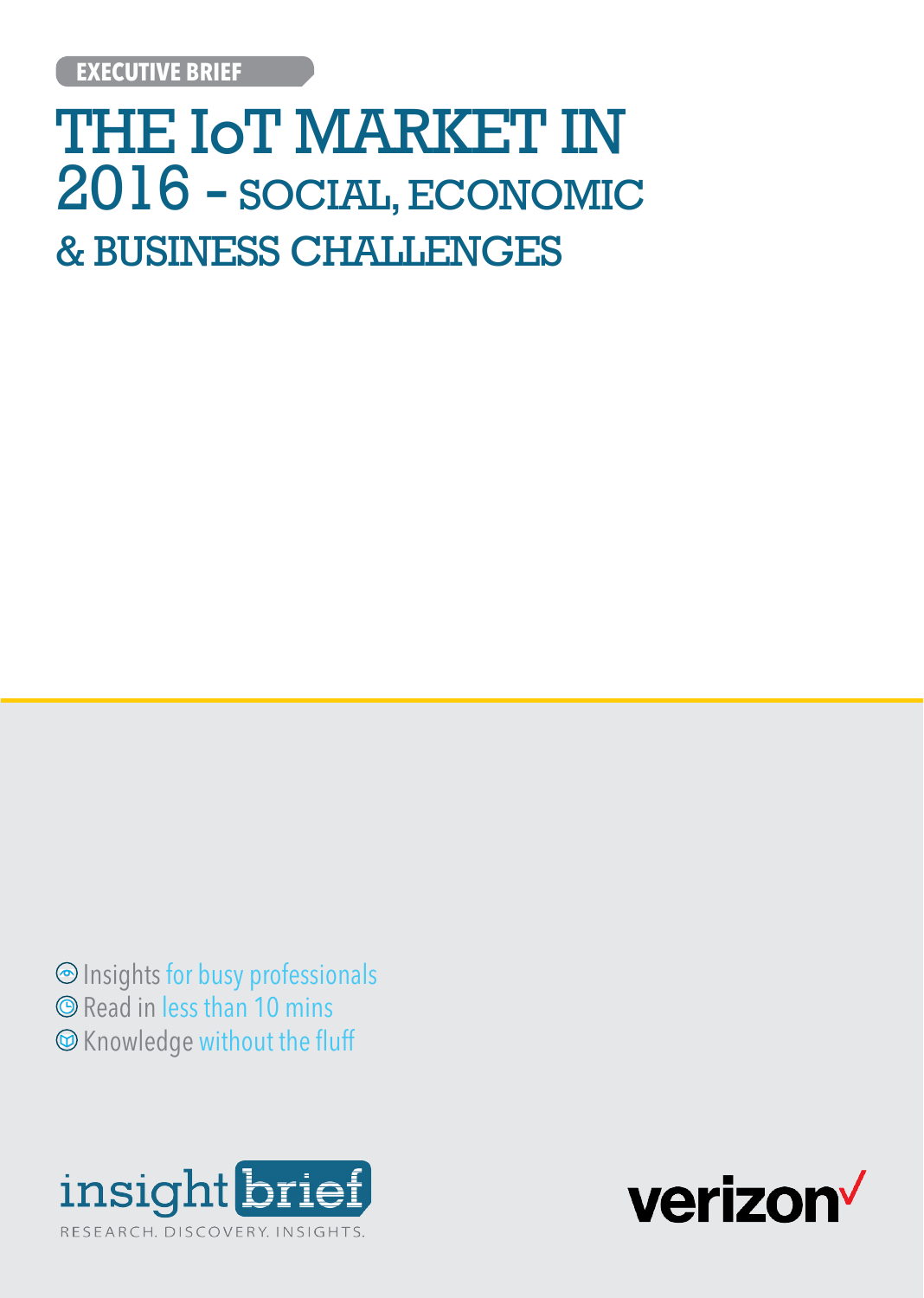## THIS EXECUTIVE BRIEF IS A SUMMARY OF THE REPORT: State of the Market: Internet of Things 2016

#### **CLICK TO ACCESS  [THE FULL REPORT](http://ibrief.ly/cta-eb31)**

Share this document

Fully in

| <b>INTRODUCTION</b>             | Verizon's 'State of The Market: Internet of Things 2016' report looks at how the Internet of<br>$\bullet$<br>Things (IoT) is addressing some of society's most pressing social, economic and business<br>challenges. It examines five macro trends that are driving adoption and delivering<br>measurable results across several industries and sectors, providing valuable insight for all<br>business sizes and consumers. |
|---------------------------------|------------------------------------------------------------------------------------------------------------------------------------------------------------------------------------------------------------------------------------------------------------------------------------------------------------------------------------------------------------------------------------------------------------------------------|
| <b>IMPORTANT</b><br><b>DATA</b> | The IoT global market spend is set to grow from \$591.7 billion in 2014 to \$1.3 trillion in<br>$\bullet$<br>2019 at a compound annual rate of 17%.                                                                                                                                                                                                                                                                          |
|                                 | The \$1.3 trillion IoT market (projected) in 2019 will be made up in the majority by IoT<br>devices, connectivity and IT services. Modules and sensors alone comprise 23% of this<br>figure.                                                                                                                                                                                                                                 |
|                                 | "The Internet of Things (IoT) will support total services spending of \$235 billion in 2016",<br>according to Gartner's estimate. This 'services' spend is in contrast with the past, where<br>organizations have focused on collecting and using data to improve their operational<br>efficiency.                                                                                                                           |
|                                 | Since 2015, enterprise IoT startups have raised 75% more funding than consumer IoT<br>startups, and this trend is set to continue in 2016, with Verizon Ventures predicting this<br>differential to increase to 2-3 times more funding.                                                                                                                                                                                      |
|                                 |                                                                                                                                                                                                                                                                                                                                                                                                                              |
| <b>KEY INSIGHTS</b>             | 2015 was the year IoT gained legitimacy, according to Verizon, with businesses across all<br>$\bullet$<br>industries building IoT into future strategies and business models.                                                                                                                                                                                                                                                |
|                                 | Revenue growth is by far the biggest factor driving IoT adoption according to an Oxford<br>$\bullet$<br>Economics study. Data monetization, core IoT networks and low power devices, platforms<br>as a service and investment in IoT startups are the four key trends facilitating this growth.                                                                                                                              |
|                                 | The proliferation of IoT platforms is being driven by the sheer complexity, as well as<br>security and privacy issues that enterprises have around IoT. These platforms make the<br>development and deploying of IoT applications easier, faster, more secure and accessible<br>for all.                                                                                                                                     |
|                                 | loT technologies will enable enterprises to comply with the new environmental and safety<br>$\bullet$<br>regulations that will expand beyond nation-state borders. IoT will fulfil the new tracking,<br>monitoring, data reporting and analyses requirements.                                                                                                                                                                |
|                                 | In order to make sense of the massive volumes of data from individual IoT applications<br>$\bullet$<br>and millions of sensors, IoT data and analytics capabilities need to converge.                                                                                                                                                                                                                                        |
|                                 | Think of the IoT as an ecosystem made up of tens of thousands of small markets, not a<br>$\bullet$<br>single, monolithic market.                                                                                                                                                                                                                                                                                             |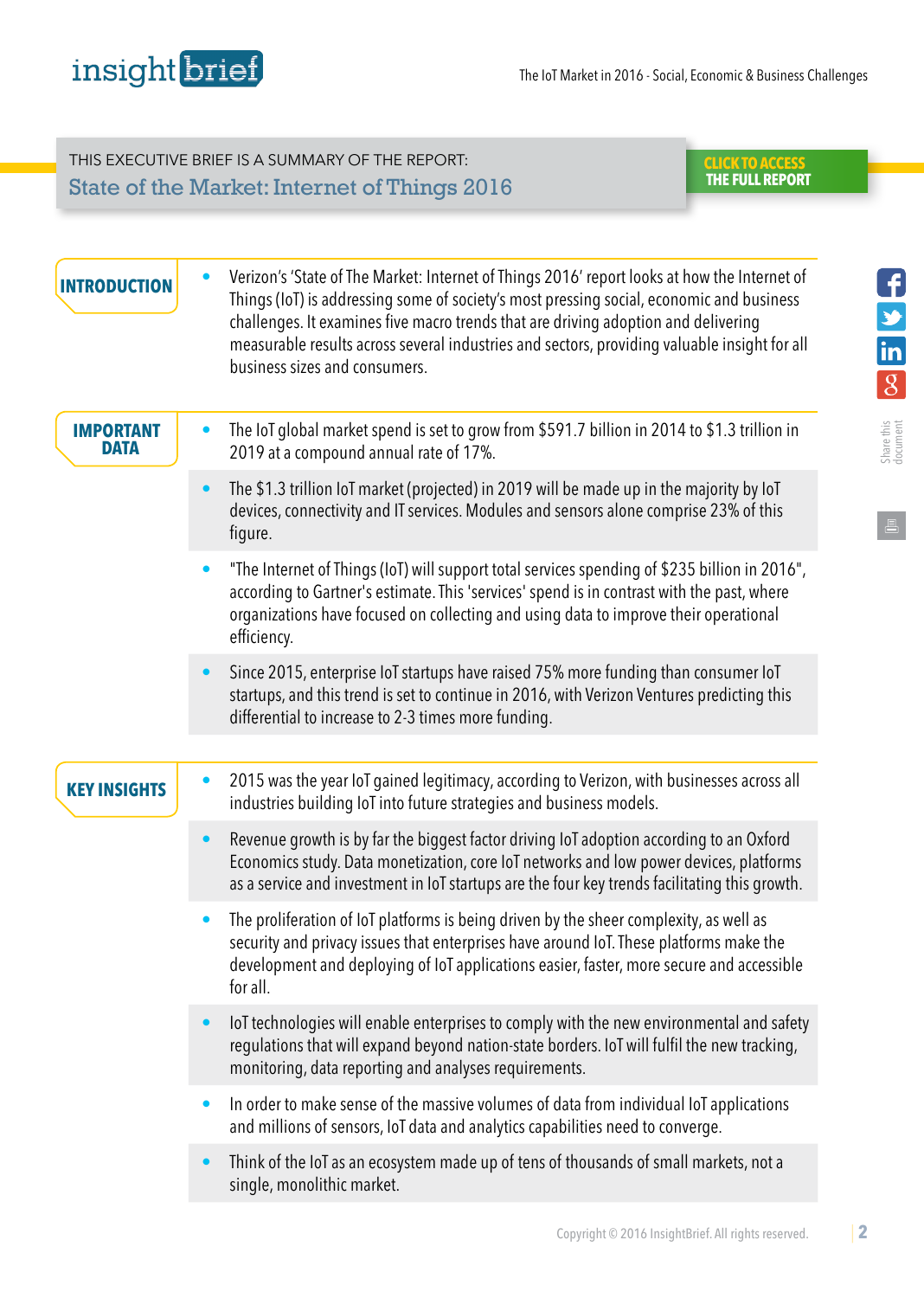Share this document

 $\begin{tabular}{c} \hline \quad \quad & \quad \quad \\ \hline \quad \quad & \quad \quad \\ \hline \end{tabular}$ 

**CLICK** 

**TO [ACCESS](http://ibrief.ly/cta-eb31)  THE FULL REPORT**

| <b>BUSINESS</b><br>BENEFITS | Companies will increasingly be able to exploit big data from IoT 'things' to better<br>$\bullet$<br>understand and serve their customers, moving beyond descriptive data, leveraging<br>predictive and prescriptive analytics.                                                                                                                                                             |
|-----------------------------|--------------------------------------------------------------------------------------------------------------------------------------------------------------------------------------------------------------------------------------------------------------------------------------------------------------------------------------------------------------------------------------------|
|                             | loT promises, through predictive and prescriptive analytics, to enhance the way people live<br>$\bullet$<br>rather than expecting them to adapt. It is the ability to collate, integrate and act on data<br>from multiple sources that enables predictive and prescriptive analytics.                                                                                                      |
|                             | As the IoT network and device ecosytem evolves, the cost of connecting IoT sensors &<br>$\bullet$<br>devices containing smaller, less power hungry chipsets (known as Cat 1 devices) to a wide-<br>area network is now much less of a barrier to widespread IoT deployment.                                                                                                                |
|                             | A major benefit of IoT to businesses of all sizes is the ability, using low cost sensors, to<br>$\bullet$<br>track machines, other assets and product across the entire supply chain from manufacturer<br>to consumer. This will allow businesses to quickly provide critical information to their<br>customers and supply chain partners.                                                 |
|                             | Data from IoT devices, when integrated with other relevant data such as weather or traffic<br>$\bullet$<br>data, is enabling companies to make better decisions based on a more holistic view that is<br>tied to the business.                                                                                                                                                             |
|                             | Data from IoT can be used to influence public behaviour. One smart-lighting manufacturer<br>$\bullet$<br>is exploring ways to pinpoint the source of gunfire and alert police and emergency<br>dispatchers. Another city displays the energy used by uptown buildings, resulting in<br>reduced consumption of electricity.                                                                 |
|                             | IoT platforms will help businesses contextualise their IoT data, especially as subject matter<br>$\bullet$<br>expertise and analytics capabilites become increasingly critical components of the loT<br>ecosystem.                                                                                                                                                                         |
| <b>USE CASES</b>            | Drug manufacturers are adopting IoT solutions in response to the Supply Chain Act, a<br>$\bullet$<br>regulatory compliance requirement. Sensors are used to track and store all transaction<br>histories of prescriptions drugs and shipment information across their distribution supply<br>chain. This law is tackling counterfeit drugs which costs the industry \$75 billion annually. |
|                             | Tech savvy farmers are using IoT as part of the solution to helping find better methods to<br>$\bullet$<br>feed the planet, particularly pertinent as the world's population is expected to grow by 2<br>billion to 9.7 billion by 2050.                                                                                                                                                   |
|                             | The IoT will help farmers comply with anticipated regulatory reporting, for example,<br>$\bullet$<br>around water usage, as well as help promote more efficient use of resources, or tracking of<br>livestock, so injury, illness or theft can be instantly detected.                                                                                                                      |
|                             | The Hahn Winery has IoT gateways on the 1000-acre vineyard that continuously monitor<br>$\bullet$<br>data on water, weather, temperature, mildew and transmit this information wirelessly to<br>Verizon's Ag Tech solution on ThingSpace. This data is used to time and target the use of<br>fungicide sprays to prevent disease on the fruits.                                            |
|                             |                                                                                                                                                                                                                                                                                                                                                                                            |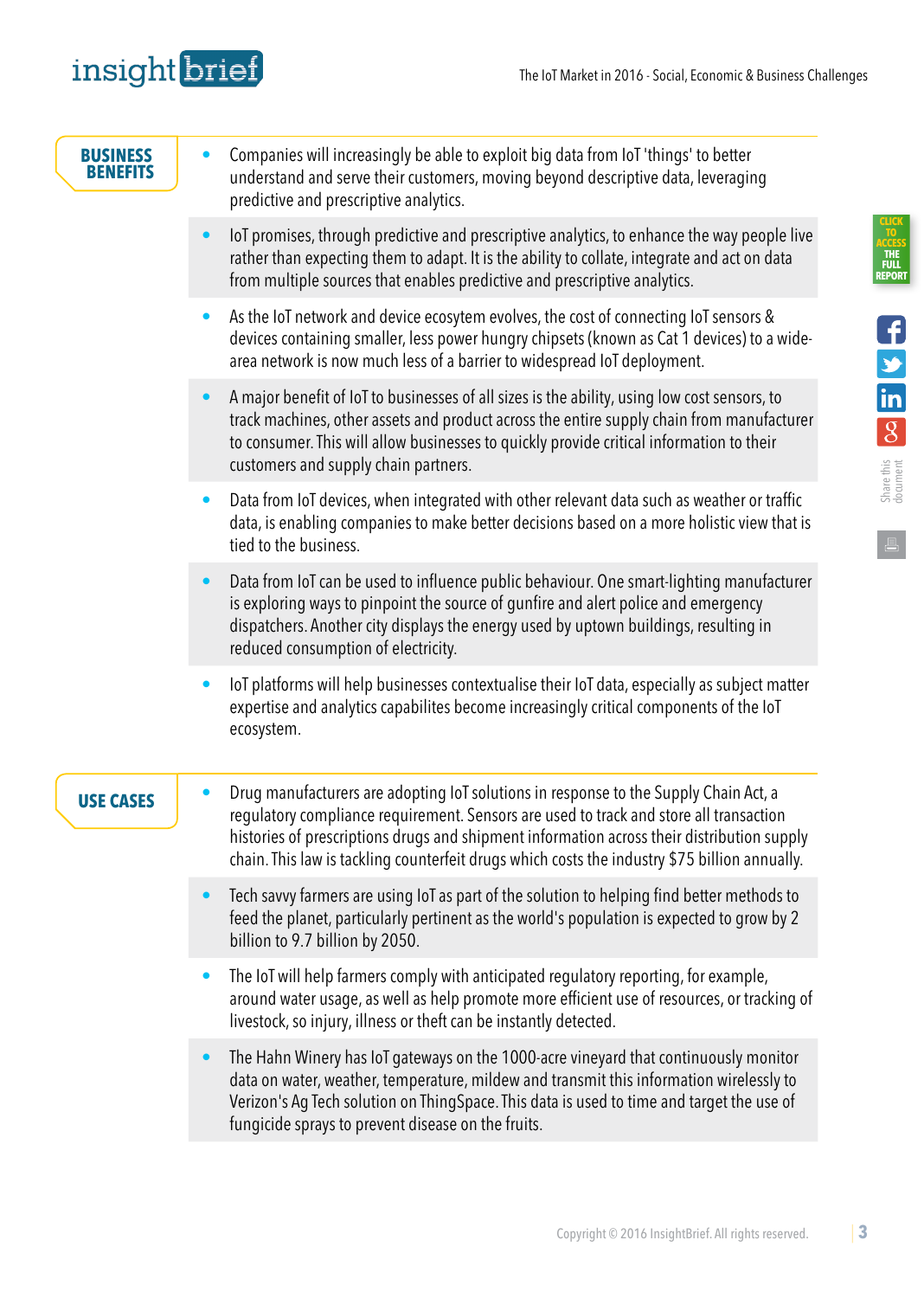## insight brief

Share this document

**CLICK TO [ACCESS](http://ibrief.ly/cta-eb31)  THE FULL REPORT**

| <b>USE CASES</b><br>$($ cont. $)$ | By 2050 nearly 2/3rds of the global population will be city-dwellers according to the<br>$\bullet$<br>World Health Organisation. With public services and energy under increasing pressure,<br>loT technology is providing a way forward for 'smart cites and communities' to help<br>streamline services like transportation, street-lighting, sewer and sanitation. |
|-----------------------------------|-----------------------------------------------------------------------------------------------------------------------------------------------------------------------------------------------------------------------------------------------------------------------------------------------------------------------------------------------------------------------|
| <b>PREDICTIONS</b>                | By 2020, 250 million connected vehicles will be on the road according to Gartner,<br>$\bullet$<br>enabling new in-vehicle services and automated driving capabilities - all made possible<br>by the advancements in IoT, telematics and connectivity.                                                                                                                 |
|                                   | A major driving factor behind IoT adoption is regulatory compliance. The impact of the<br>$\bullet$<br>Energy Act in the U.S exploded the market for monitoring energy consumption - using loT<br>enabled remote-capable meters with smart grid app support. Installed devices expected<br>to reach 454 million in 2016 and to more than double by 2020.              |
|                                   | In 10 years time, staff at regulators such as the US Federal Trade Commission, according to<br>$\bullet$<br>their head, will consist largely of technologists rather than lawyers and economists - such<br>will be the impact of IoT, wearable products and services.                                                                                                 |
| <b>CHALLENGES</b>                 | loT security and privacy is now focusing on authentication of critical data and baseline<br>$\bullet$<br>triggers for action. This is very relevant as there currently is no IoT protection framework<br>that's ahead of the implementation of IoT technology.                                                                                                        |
|                                   | Only 8% of businesses use more than 25% of their IoT data, despite the huge revenue<br>$\bullet$<br>generating potential data monetization presents. However, in the next 2-3 years, this will<br>increase dramatically as nearly 50% of businesses already leveraging IoT expect to be<br>using more than 25% of their IoT data.                                     |
|                                   | Most enterprises do not have all the skills and capabilities in-house to make IoT a reality.<br>$\bullet$<br>This requires a complex process involving sensors, mobile devices, secure network<br>connectivity, storage, big data analytics, ability to scale new services and ongoing<br>integration and fine-tuning.                                                |
|                                   | Smart cities must evolve and move from 'measuring and monitoring' loT data to<br>$\bullet$<br>'analyzing and integrating' this data in creative new ways that enhance the lives of the<br>people living there, saving energy costs and enabling new city services.                                                                                                    |
| <b>TECHNICAL</b>                  | 5G, the next generation of wireless technology has the potential to deliver the<br>$\bullet$<br>requirements on speed, latency and capacity to support loT opportunities like robotics and<br>autonomous vehicles in a truly connected world.                                                                                                                         |
|                                   | Critical data from IoT devices can be traced and identified using a privacy technique called<br>$\bullet$<br>"pseudonymization" of data, which requires assigning an obscured identifier to the data<br>so that it doesn't readily map to a known person or address.                                                                                                  |
|                                   |                                                                                                                                                                                                                                                                                                                                                                       |